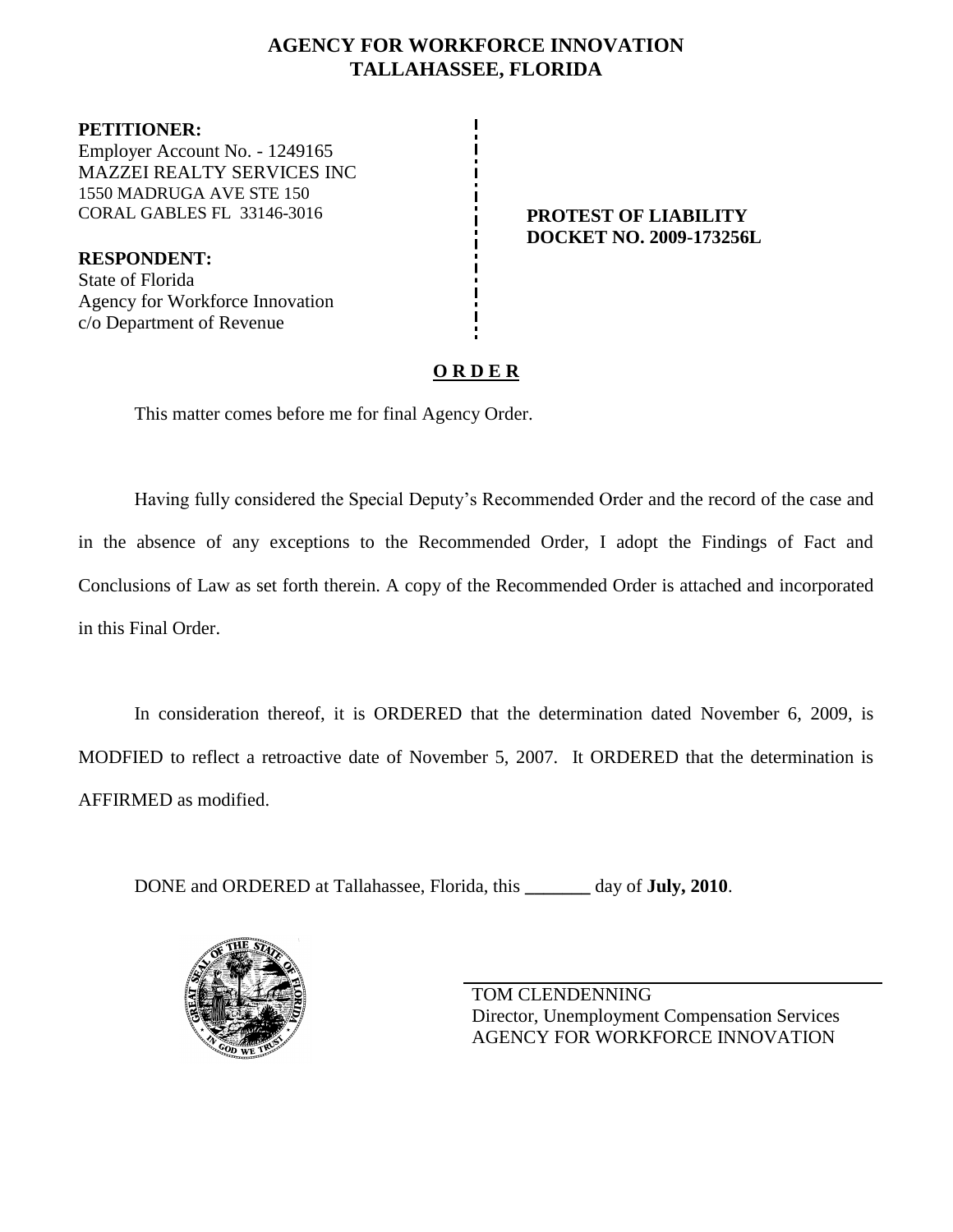## **AGENCY FOR WORKFORCE INNOVATION Unemployment Compensation Appeals**

MSC 345 CALDWELL BUILDING 107 EAST MADISON STREET TALLAHASSEE FL 32399-4143

#### **PETITIONER:**

Employer Account No. - 1249165 MAZZEI REALTY SERVICES INC EDMUND J MAZZEI 1550 MADRUGA AVE STE 150 CORAL GABLES FL 33146-3016

#### **PROTEST OF LIABILITY DOCKET NO. 2009-173256L**

### **RESPONDENT:**

State of Florida Agency for Workforce Innovation c/o Department of Revenue

# **RECOMMENDED ORDER OF SPECIAL DEPUTY**

TO: Director, Unemployment Compensation Services Agency for Workforce Innovation

This matter comes before the undersigned Special Deputy pursuant to the Petitioner's protest of the Respondent's determination dated November 6, 2009.

After due notice to the parties, a telephone hearing was held on April 26, 2010. The Petitioner, represented by its president, appeared and testified. The Petitioner's Director of Operations testified as a witness. The Respondent, represented by a Department of Revenue Tax Specialist II, appeared and testified. The Joined Party appeared and testified.

The record of the case, including the recording of the hearing and any exhibits submitted in evidence, is herewith transmitted. Proposed Findings of Fact and Conclusions of Law were not received.

#### **Issue:**

Whether services performed for the Petitioner by the Joined Party as a secretarial/clerical worker constitute insured employment, and if so, the effective date of liability, pursuant to Section 443.036(19), 443.036(21); 443.1216, Florida Statutes.

### **Findings of Fact:**

- 1. The Petitioner is a corporation which was formed in 1988 to operate a commercial real estate business. The Petitioner registered for payment of Florida unemployment compensation tax effective January 1, 1990. The Petitioner currently has approximately eight acknowledged employees including the Petitioner's president and the Director of Operations.
- 2. In 2007 the Joined Party, who is a family member of one of the Petitioner's employees, was a college student. The Petitioner arranged for the Joined Party to work for one of the Petitioner's clients as an employee of the client. The client withheld payroll taxes from the pay and reported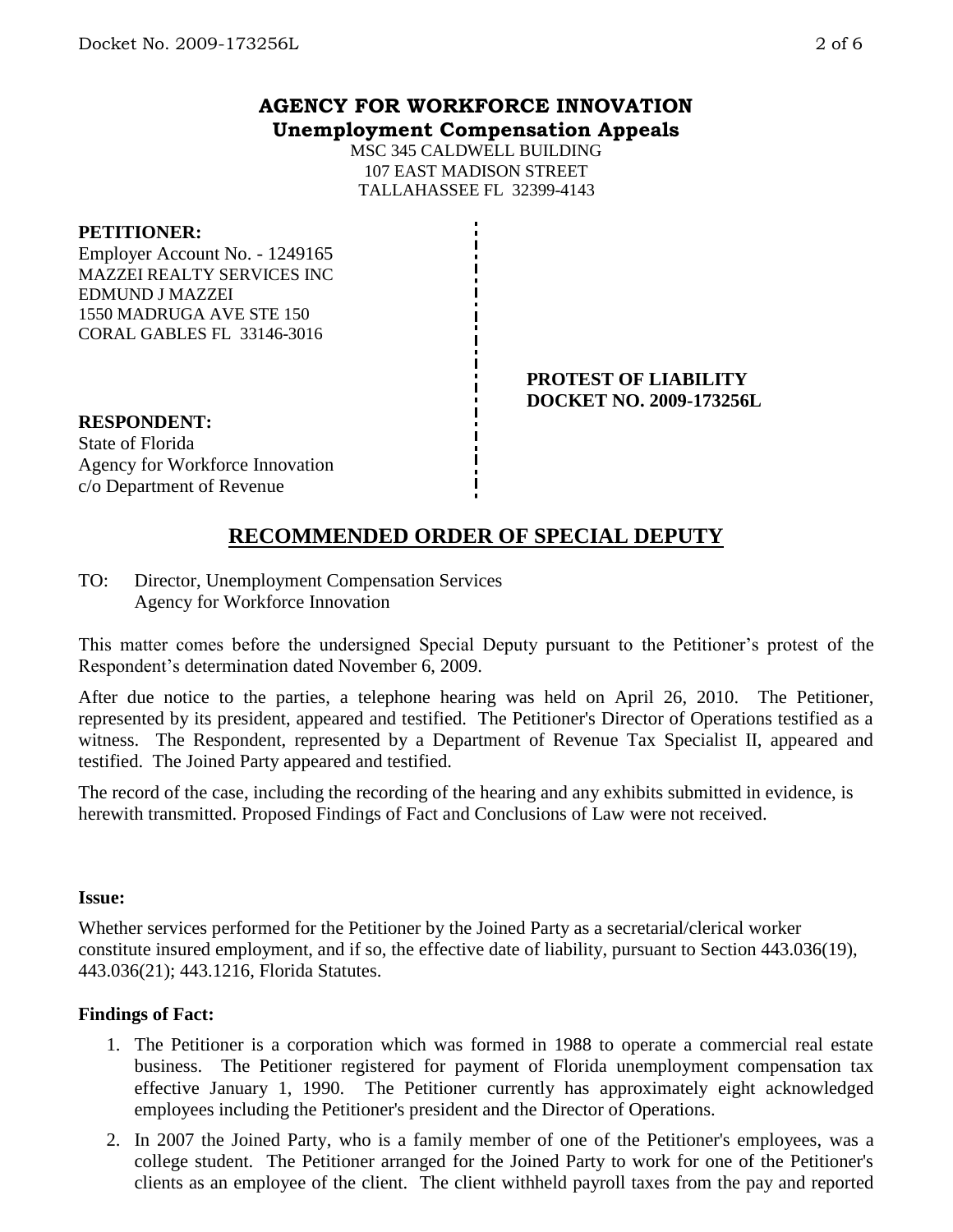the Joined Party's earnings to the Internal Revenue Service on Form W-2. During approximately October or early November 2007 the client company discharged the Joined Party due to dissatisfaction with the Joined Party's performance. On or about November 5, 2007, the Petitioner assigned the Joined Party to perform clerical duties for the Petitioner at the Petitioner's office.

- 3. The Joined Party attended college two day per week. The verbal agreement between the Petitioner and the Joined Party was that the Joined Party would work in the Petitioner's office on the days that she was not in school. After some negotiations the Petitioner offered to pay the Joined Party \$13 per hour and the Joined Party accepted.
- 4. The Joined Party's assigned duties consisted of answering the telephone, doing filing, sorting mail, greeting visitors, and maintaining the Petitioner's database with information provided by other workers in the office. The Joined Party was responsible for assisting all other workers in the Petitioner's office; however, she was primarily responsible for assisting the Director of Operations.
- 5. The Petitioner provided the Joined Party with lists of tasks that the Joined Party was required to perform. Although the tasks were not listed in order of priority, on some occasions the Petitioner told the Joined Party which tasks to perform first. As the Joined Party completed each of the assigned tasks the Joined Party notified the Director of Operations that the task was complete.
- 6. The Petitioner provided the Joined Party with a desk, a computer, a telephone, a company email address, and all other office equipment and supplies that were needed to perform the work. The Joined Party did not have any business expenses in connection with the work.
- 7. At the beginning of each school semester the Joined Party notified the Petitioner of her school schedule and notified the Petitioner which days she would be available to work in the Petitioner's office. The Petitioner was very accommodating with the Joined Party's school schedule. Although the Joined Party's hours of work varied according to her availability, the Joined Party generally worked eight hours a day, three days per week. If the Joined Party was not able to work on a scheduled day, she was required to notify the Petitioner.
- 8. The Petitioner believed that the Joined Party was not qualified to perform any work for the Petitioner other than clerical work. Generally, the work performed by the Joined Party did not require any training. If a task was assigned to the Joined Party and the Joined Party did not know how to perform the task, the Joined Party would ask how to perform the task. The Petitioner would then provide instructions. On a few occasions the Joined Party participated in informal staff meetings.
- 9. The Joined Party was required to complete a weekly timesheet. Initially, the Joined Party completed the timesheet to show the total hours worked per day. Although the Petitioner did not question the accuracy of the timesheets, the Petitioner directed the Joined Party to show the time she reported for work each day and the time that she left each day rather than just the total hours worked. The Joined Party was not paid for any breaks, such as a lunch breaks, and she was instructed to show the amount of time that she took for breaks so that the Petitioner would not pay her for that time. She was told by the Petitioner that she should try to take her lunch break between 12 PM and 1 PM and that she should not begin her lunch break after 1 PM.
- 10. On occasions the Joined Party made errors which required her to redo certain tasks. The Petitioner paid the Joined Party for all of the work time, including the additional time it took to redo the tasks.
- 11. The Petitioner paid the Joined Party on a weekly basis with the payday falling on Friday. The Petitioner did not withhold any taxes from the pay. The Petitioner did not provide any fringe benefits such as health insurance, retirement benefits, paid vacations, or paid holidays. At the end of each year the Petitioner reported the Joined Party's earnings on Form 1099-MISC as nonemployee compensation.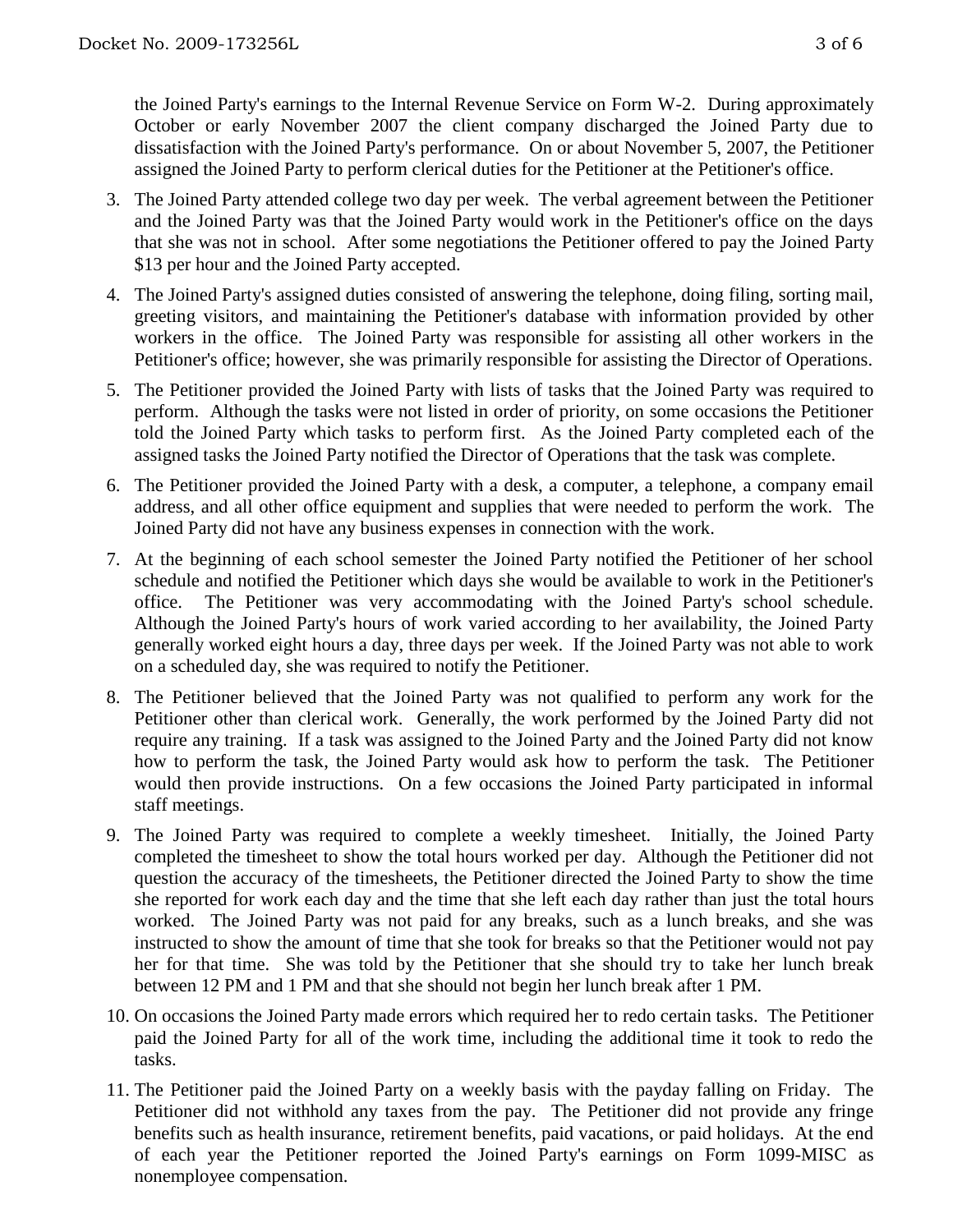- 12. The Joined Party was not allowed to perform services for any competitor of the Petitioner. The Joined Party was required by the Petitioner to personally perform the work. She could not hire others to perform the work for her.
- 13. Either party had the right to terminate the relationship at any time without incurring liability. On April 22, 2009, the Petitioner sent an email to the Joined Party advising the Joined Party that her services were no longer needed.

## **Conclusions of Law:**

- 14. The issue in this case, whether services performed for the Petitioner constitute employment subject to the Florida Unemployment Compensation Law, is governed by Chapter 443, Florida Statutes. Section 443.1216(1)(a)2., Florida Statutes, provides that employment subject to the chapter includes service performed by individuals under the usual common law rules applicable in determining an employer-employee relationship.
- 15. The Supreme Court of the United States held that the term "usual common law rules" is to be used in a generic sense to mean the "standards developed by the courts through the years of adjudication." United States v. W.M. Webb, Inc., 397 U.S. 179 (1970).
- 16. The Supreme Court of Florida adopted and approved the tests in 1 Restatement of Law, Agency 2d Section 220 (1958), for use to determine if an employment relationship exists. See Cantor v. Cochran, 184 So.2d 173 (Fla. 1966); Miami Herald Publishing Co. v. Kendall, 88 So.2d 276 (Fla. 1956); Magarian v. Southern Fruit Distributors, 1 So.2d 858 (Fla. 1941); see also Kane Furniture Corp. v. R. Miranda, 506 So.2d 1061 (Fla. 2d DCA 1987).
- 17. Restatement of Law is a publication, prepared under the auspices of the American Law Institute, which explains the meaning of the law with regard to various court rulings. The Restatement sets forth a nonexclusive list of factors that are to be considered when judging whether a relationship is an employment relationship or an independent contractor relationship.
- 18. 1 Restatement of Law, Agency 2d Section 220 (1958) provides:
	- (1) A servant is a person employed to perform services for another and who, in the performance of the services, is subject to the other's control or right of control.
	- (2) The following matters of fact, among others, are to be considered:
		- (a) the extent of control which, by the agreement, the business may exercise over the details of the work;
		- (b) whether or not the one employed is engaged in a distinct occupation or business;
		- (c) the kind of occupation, with reference to whether, in the locality, the work is usually done under the direction of the employer or by a specialist without supervision;
		- (d) the skill required in the particular occupation;
		- (e) whether the employer or the worker supplies the instrumentalities, tools, and the place of work for the person doing the work;
		- (f) the length of time for which the person is employed;
		- (g) the method of payment, whether by the time or by the job;
		- (h) whether or not the work is a part of the regular business of the employer;
		- (i) whether or not the parties believe they are creating the relation of master and servant;
		- (j) whether the principal is or is not in business.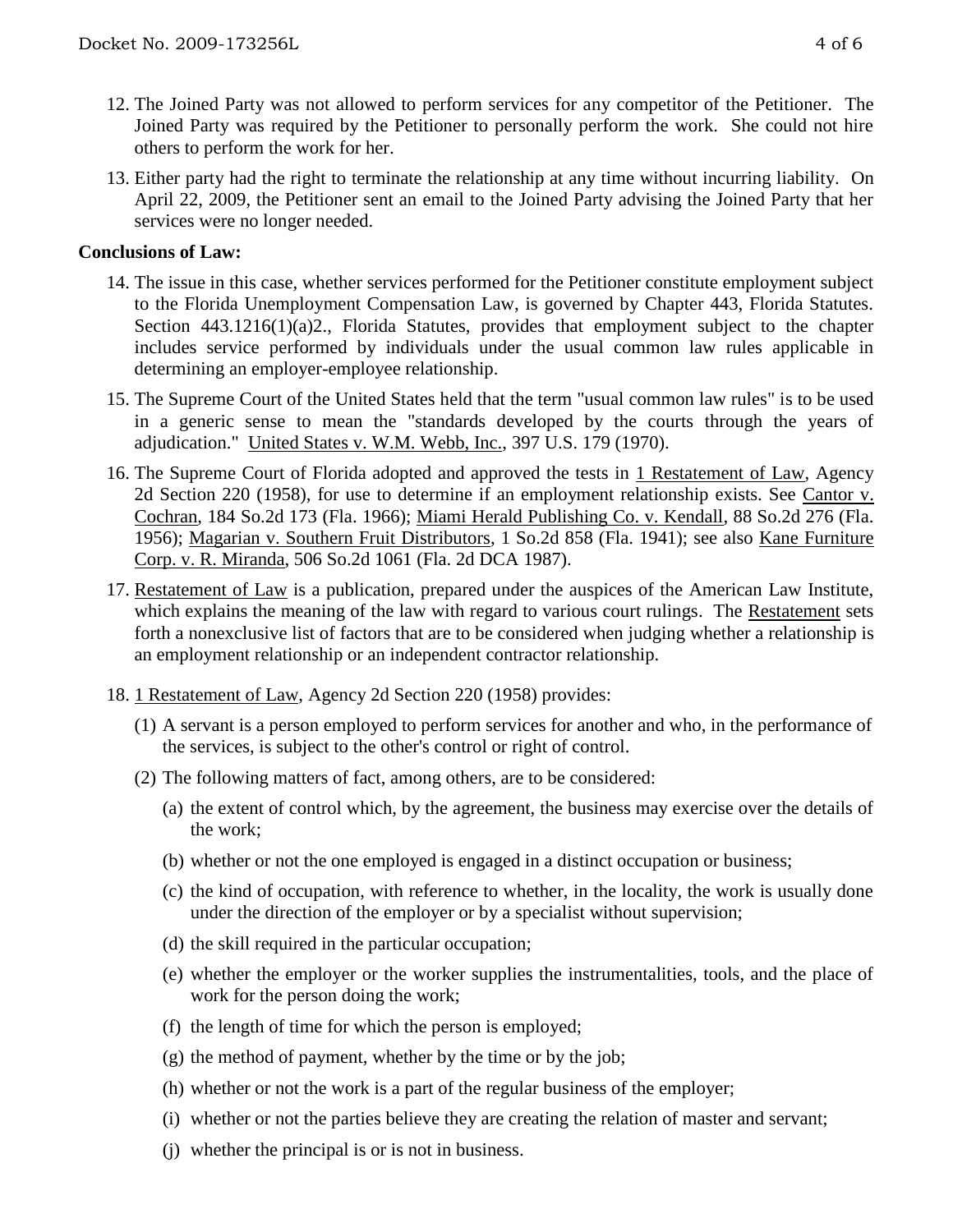- 19. Comments in the Restatement explain that the word "servant" does not exclusively connote manual labor, and the word "employee" has largely replaced "servant" in statutes dealing with various aspects of the working relationship between two parties.
- 20. In Department of Health and Rehabilitative Services v. Department of Labor & Employment Security, 472 So.2d 1284 (Fla. 1<sup>st</sup> DCA 1985) the court confirmed that the factors listed in the Restatement are the proper factors to be considered in determining whether an employer-employee relationship exists. However, in citing La Grande v. B&L Services, Inc., 432 So.2d 1364, 1366 (Fla.  $1<sup>st</sup>$  DCA 1983), the court acknowledged that the question of whether a person is properly classified an employee or an independent contractor often cannot be answered by reference to "hard and fast" rules, but rather must be addressed on a case-by-case basis.
- 21. The Joined Party performed tasks for the Petitioner as assigned by the Petitioner, including filing, sorting mail, answering the telephone, greeting visitors, and any other assigned clerical tasks to assist the Director of Operations and other employees. The work performed by the Joined Party was not separate and distinct from the Petitioner's business but was an integral and necessary part of the Petitioner's business.
- 22. The Petitioner provided the work space and all equipment and supplies needed to perform the work. The Joined Party did not have any expenses in connection with the work. It was not shown that the Joined Party was at risk of suffering a financial loss from performing services for the Petitioner. The Petitioner controlled the Joined Party to the point that the Joined Party was prohibited from performing services for any competitor and was prohibited from hiring others to perform the work for her.
- 23. The Joined Party was paid by the hour rather than by the job or based on production. The fact that the Petitioner chose not to withhold payroll taxes from the pay does not, standing alone, establish an independent contractor relationship.
- 24. The work performed for the Petitioner by the Joined Party did not require any skill or special knowledge. The greater the skill or special knowledge required to perform the work; the more likely the relationship will be found to be one of independent contractor. Florida Gulf Coast Symphony v. Florida Department of Labor & Employment Sec., 386 So.2d 259 (Fla. 2d DCA 1980)
- 25. The Joined Party worked for the Petitioner for a period of one and one-half years. Either party had the right to terminate the relationship at any time without incurring liability. These facts reveal the existence of an at-will relationship of relative permanence. The Petitioner terminated the Joined Party without advance notice in April 2009. In Cantor v. Cochran, 184 So.2d 173 (Fla. 1966), the court in quoting 1 Larson, Workmens' Compensation Law, Section 44.35 stated: "The power to fire is the power to control. The absolute right to terminate the relationship without liability is not consistent with the concept of independent contractor, under which the contractor should have the legal right to complete the project contracted for and to treat any attempt to prevent completion as a breach of contract."
- 26. The Petitioner controlled what work was performed and where it was performed. Although the Petitioner was very accommodating with the Joined Party's school schedule, it is clear that the Petitioner had the right to control when the work was performed. By requiring the Joined Party to personally perform the work the Petitioner controlled how the work was performed. The "extent of control" referred to in Restatement section 220(2)(a), has been recognized as the most important factor in determining whether a person is an independent contractor or an employee. Employees and independent contractors are both subject to some control by the person or entity hiring them. The extent of control exercised over the details of the work turns on whether the control is focused on the result to be obtained or extends to the means to be used. A control directed toward means is necessarily more extensive than a control directed towards results. Thus, the mere control of